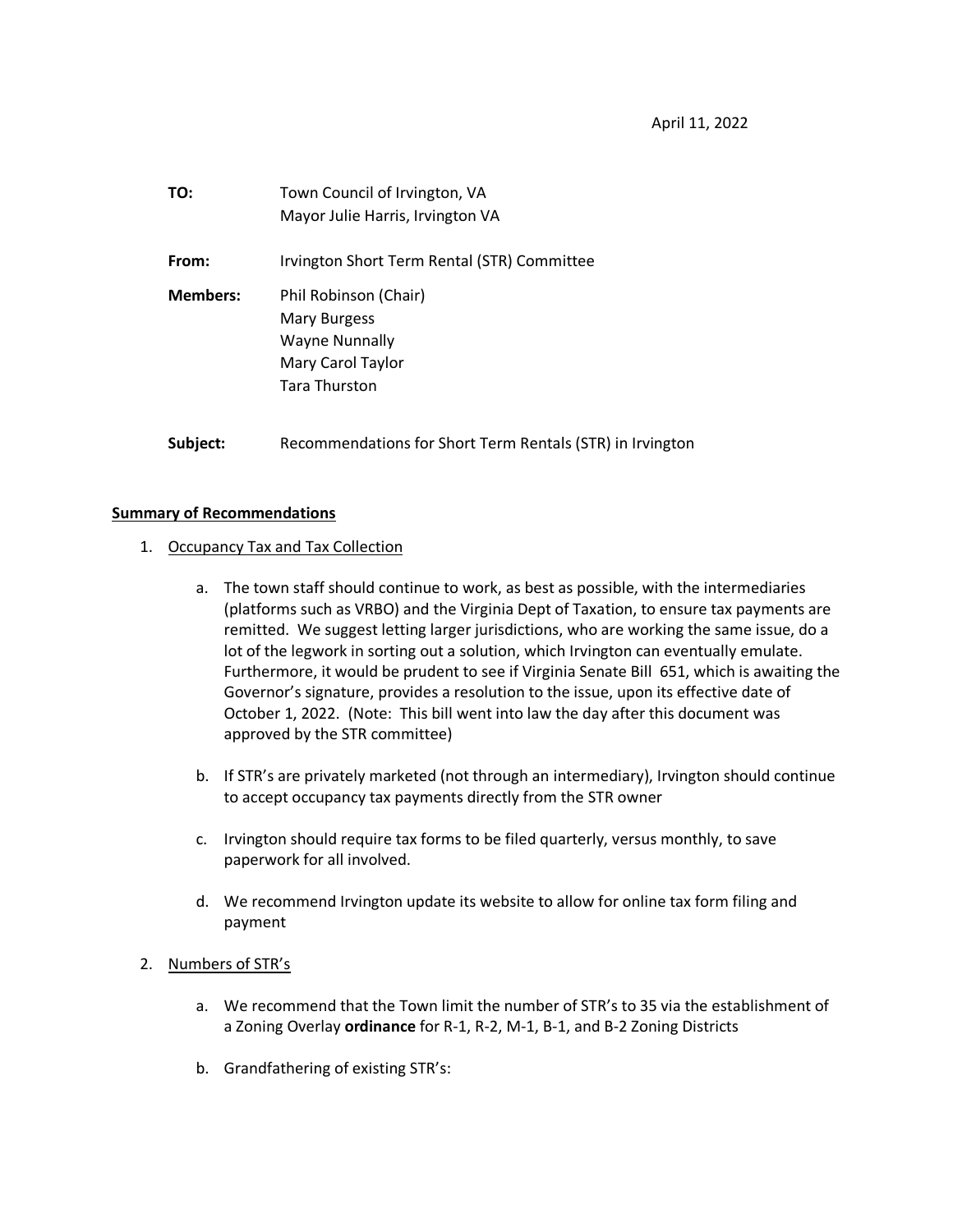- i. We recommend that STR's who have been:
	- 1. Actively paying occupancy taxes (either directly through the town or through intermediaries); or
	- 2. Who are registered with the Town; or
	- 3. Can demonstrate that they have been legally operating their property as an STR and paying occupancy taxes

Can apply to the Town Zoning administrator to be grandfathered in via a single combined CUP or other administrative process by the Town Council.

- ii. If legally possible, the initial approval to operate an STR expires with the sale or transfer of title of the property. (Note: Many STR's are LLC's. If the LLC is sold to another entity, then that does not change the ownership of the property, and the STR could continue to operate.)
- iii. The number of STR's initially grandfathered in shall not exceed 35
- iv. All grandfathered STR's must meet the safety and liability insurance recommendations of this report.
- c. New requests for STR's:
	- i. Approval to operate as an STR, if not provided in section b above, must be sought via the CUP process.
	- ii. If legally possible, any CUP approved for an STR should include a provision that the CUP expires on transfer of ownership or sale of the property. (Note: Many STR's are LLC's. If the LLC is sold to another entity, then that does not change the ownership of the property, and the STR could continue to operate.)
- d. We recommend an **ordinance** stating that any tax map number that has been specifically approved by the Town Council via a Conditional Use Permit (CUP) for an Inn, Hotel, Motel, or Tourist Home is exempt from the STR cap.

# 3. Safety

- a. We recommend that the Town require STR owners to certify the following as a part of their application:
	- i. Smoke detectors are installed in each bedroom, in hallways outside sleeping rooms, and on each level.
	- ii. In homes with propane, Carbon Monoxide (CO) detectors are installed on each level, and outside sleeping areas.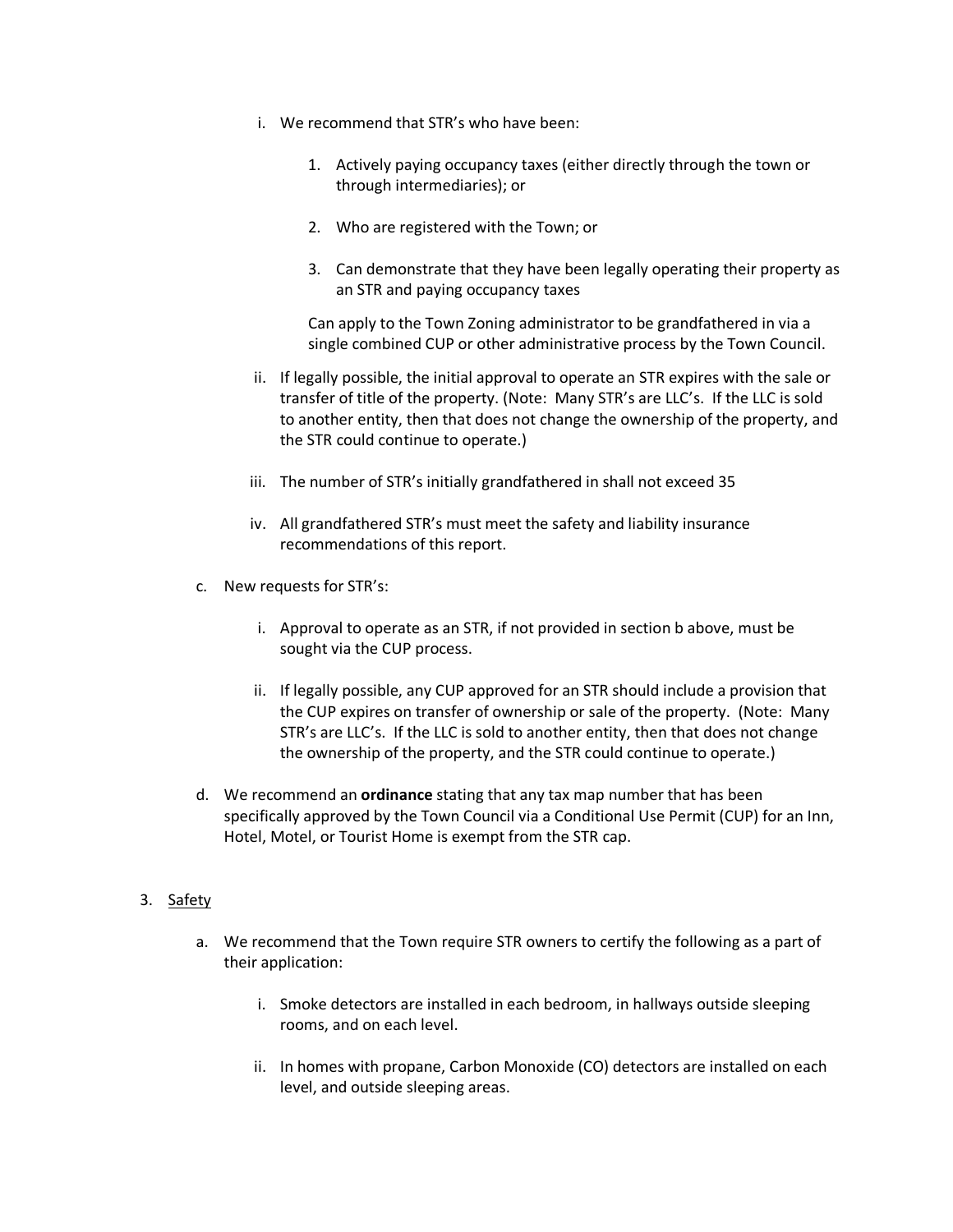- iii. A working fire extinguisher is provided in the kitchen in an easily accessible location
- iv. No portable kerosene or oil heaters are in the home or will be allowed in the home
- v. Detectors will be tested quarterly, and the fire extinguisher gauge must be checked for discharge quarterly.
- b. We recommend that a self-certification statement of a quarterly test of fire and CO detectors and inspection of fire extinguishers be included on the quarterly tax form.
- c. We recommend requiring an STR owner to maintain a Commercial General Liability Insurance policy, specifically endorsed for Short Term Rentals, for a minimum of \$500,000 in liability, from a firm licensed to provide insurance in Virginia. A Certificate of Insurance (COI) should be provided with the initial registration.
- d. If Lancaster County adopts a STR safety inspection requirement, we recommend that Irvington endorse and follow this requirement.

# 4. Rental Rules and Renter Conduct:

- a. We recommend limiting STR occupancy to 2 adults (12 years old or older) per bedroom up to the "Bedroom number" limit of the Virginia Department of Health approved septic system, plus 1 child (under 12) per two adults. If the residence does not have a Virginia Dept of Health approved septic permit, then the number of bedrooms for occupancy calculation shall be determined by the Town Zoning Administrator.
- b. We recommend allowing a maximum of 10 people, of any age, to inhabit a single STR accommodation.
- c. Staff should keep a complaint file and forward any repeat issues to the Town Council. Town Council may revoke the CUP or license
- d. We recommend an **ordinance** requiring an STR owner or registered agent to be able respond in person to the STR property to resolve any issues within 90 minutes

### 5. Annual Registration and Registration Form

- a. We recommend requiring only one annual STR registration be required per tax map number.
- b. We recommend that the number of Virginia Dept of Health septic-approved bedrooms for the STR be listed on the registration.
- c. We recommend an annual STR registration fee of \$50 (only a nominal fee is allowed by VA 15-2-983)